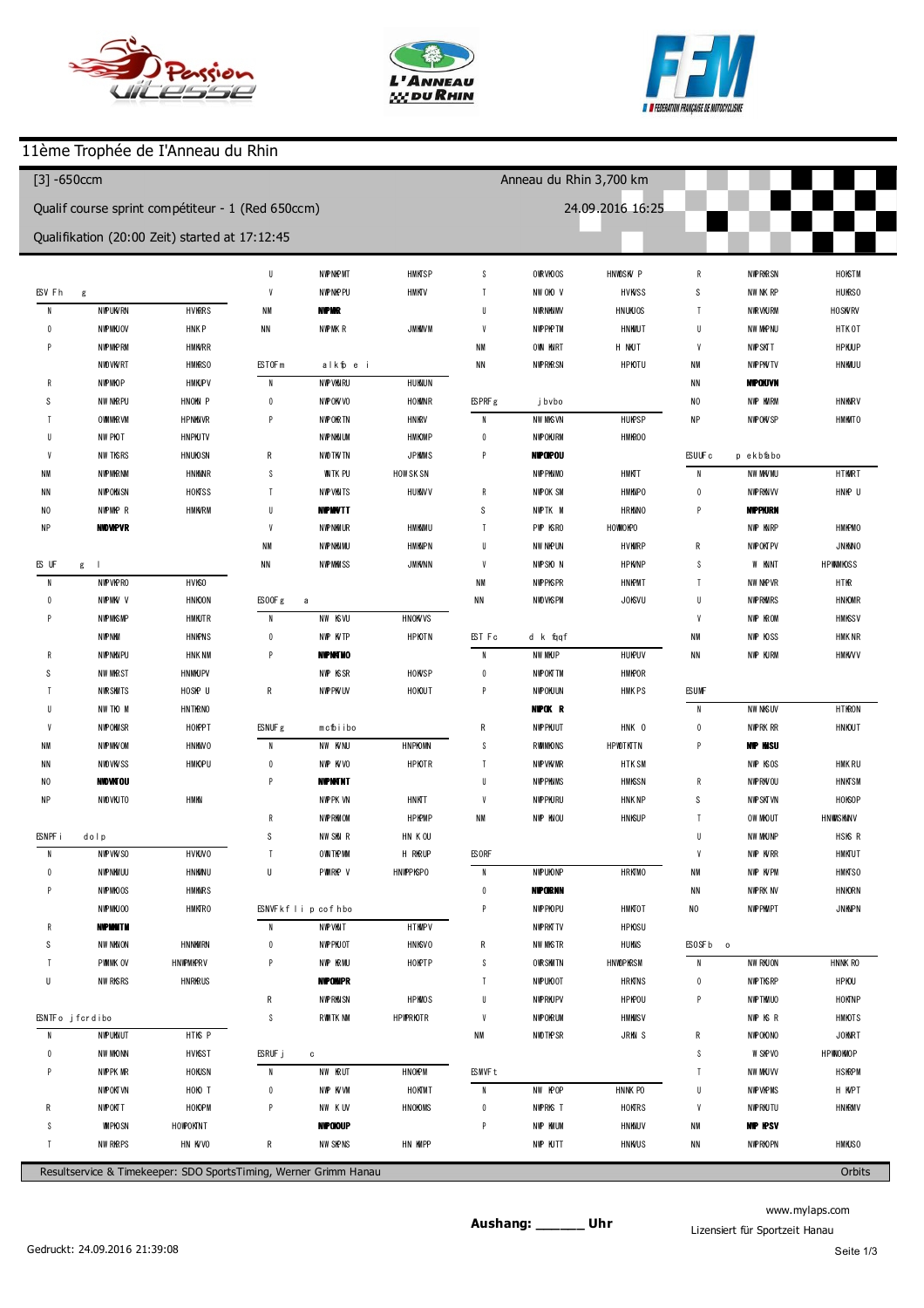





## 11ème Trophée de I'Anneau du Rhin

| $[3] -650$ ccm                                    |                        |                                                |                   |                         |             | Anneau du Rhin 3,700 km |                         |             |                          |                        |            |  |  |
|---------------------------------------------------|------------------------|------------------------------------------------|-------------------|-------------------------|-------------|-------------------------|-------------------------|-------------|--------------------------|------------------------|------------|--|--|
| Qualif course sprint compétiteur - 1 (Red 650ccm) |                        |                                                |                   |                         |             | 24.09.2016 16:25        |                         |             |                          |                        |            |  |  |
|                                                   |                        | Qualifikation (20:00 Zeit) started at 17:12:45 |                   |                         |             |                         |                         |             |                          |                        |            |  |  |
|                                                   |                        |                                                | $\overline{2}$    | 137.130                 | $+1.761$    |                         |                         |             | $\boldsymbol{6}$         | 1 47.429               | $+11.435$  |  |  |
| (698) M kaelJAECK                                 |                        |                                                | $\sqrt{3}$        | 137.818                 | $+2.449$    | (692) bryan reech       |                         |             | $\overline{\phantom{a}}$ | 136.648                | $+0.654$   |  |  |
| $\overline{1}$                                    | 1 42.238               | $+7.671$                                       | p4                | 132.622                 | $-2.747$    | $\overline{1}$          | 1 41.643                | $+6.052$    | $\,$ 8                   | 137.185                | $+1.191$   |  |  |
| $\overline{2}$                                    | 136.017                | $+1.450$                                       | $\sqrt{5}$        | 17.526                  | $-1.17.843$ | $\overline{2}$          | 135.591                 |             | $\boldsymbol{9}$         | 138.235                | $+2.241$   |  |  |
| 3                                                 | 135.373                | $+0.806$                                       | p6                | 1 25.785                | $-9.584$    | 3                       | 1 35.751                | $+0.160$    | 10                       | 1 42.988               | $+6.994$   |  |  |
| 4                                                 | 135.977                | $+1.410$                                       | $\overline{1}$    | 258.205                 | $+1$ 22.836 | 4                       | 1 38.772                | $+3.181$    |                          |                        |            |  |  |
| 5                                                 | 136.065                | $+1.498$                                       | 8                 | 155.646                 | $+20.277$   | p5                      | 132.171                 | $-3.420$    |                          | (611) Adrien CHONE     |            |  |  |
| p6                                                | 1 42.107               | $+7.540$                                       | $\overline{9}$    | 136.212                 | $+0.843$    | 6                       | 3 44.129                | $+2.08.538$ | $\overline{1}$           | 1 43.355               | $+6.953$   |  |  |
| $\overline{7}$                                    | 152.284                | $+17.717$                                      | 10                | 135.512                 | $+0.143$    | $\overline{1}$          | 1 40.558                | $+4.967$    | $\overline{2}$           | 137.776                | $+1.374$   |  |  |
| 8                                                 | 1 49.377               | $+14.810$                                      | 11                | 138.237                 | $+2.868$    | 8                       | 136.777                 | $+1.186$    | 3                        | 138.636                | $+2.234$   |  |  |
| p9                                                | 132.114                | $-2.453$                                       | 12                | 135.369                 |             | 9                       | 1 35.934                | $+0.343$    | $\overline{4}$           | 136.583                | $+0.181$   |  |  |
| 10                                                | 18.225                 | $-1.16.342$                                    |                   |                         |             | 10                      | 136.091                 | $+0.500$    | p <sub>5</sub>           | 133.201                | $-3.201$   |  |  |
| 11                                                | 138.357                | $+3.790$                                       | (74) Marc Gilardi |                         |             | 11                      | 1 3 5 8 0 4             | $+0.213$    | $\boldsymbol{6}$         | 1 25.362               | $-11.040$  |  |  |
| 12                                                | 137.643                | $+3.076$                                       | $\overline{1}$    | 1 45.415                | $+9.946$    |                         |                         |             | $\overline{1}$           | 203.457                | $+27.055$  |  |  |
| 13                                                | 134.567                |                                                | $\overline{2}$    | 1 41.854                | $+6.385$    | (629) Paulpaquet        |                         |             | 8                        | 139.514                | $+3.112$   |  |  |
|                                                   |                        |                                                | $\sqrt{3}$        | 135.959                 | $+0.490$    | $\overline{1}$          | 1 41.279                | $+5.640$    | 9                        | 1 44.177               | $+7.775$   |  |  |
|                                                   | (689) Cedric Mascha    |                                                | $\overline{4}$    | 136.298                 | $+0.829$    | $\overline{2}$          | 135.951                 | $+0.312$    | 10                       | 136.594                | $+0.192$   |  |  |
| $\overline{1}$                                    | 1 45.560               | $+10.516$                                      | p5                | 1 42.640                | $+7.171$    | 3                       | 135.639                 |             | 11                       | 136.402                |            |  |  |
| p2                                                | 131.832                | $-3.212$                                       | $\boldsymbol{6}$  | 351.563                 | $+2.16.094$ | 4                       | 1 35.942                | $+0.303$    | 12                       | 136.600                | $+0.198$   |  |  |
| 3                                                 | 19.661                 | $-1.15.383$                                    | $\overline{1}$    | 1 49.053                | $+13.584$   | p5                      | 136.037                 | $+0.398$    |                          |                        |            |  |  |
| $\overline{4}$                                    | 1 42.113               | $+7.069$                                       | 8                 | 1 40.603                | $+5.134$    | $6\phantom{1}6$         | 1 45.231                | $+9.592$    |                          | (604) julien Collignon |            |  |  |
| 5                                                 | 1 35.640               | $+0.596$                                       | $\overline{9}$    | 137.426                 | $+1.957$    | $\overline{7}$          | 156.250                 | $+20.611$   | $\overline{1}$           | 1 45.663               | $+8.874$   |  |  |
| p6                                                | 137.493                | $+2.449$                                       | 10                | 135.469                 |             | 8                       | 1 40.109                | $+4.470$    | $\overline{2}$           | 138.264                | $+1.475$   |  |  |
| $\overline{1}$                                    | 100.596                | $-34.448$                                      | 11                | 136.509                 | $+1.040$    | $\overline{9}$          | 1 38.359                | $+2.720$    | 3                        | 1 40.040               | $+3.251$   |  |  |
| 8                                                 | 1 40.174               | $+5.130$                                       |                   |                         |             | 10                      | 136.990                 | $+1.351$    | $\overline{4}$           | 136.789                |            |  |  |
| 9                                                 | 1 40.375               | $+5.331$                                       |                   | (675) Geoffrey DESMOULN |             | 11                      | 136.707                 | $+1.068$    | p5                       | 1 35.189               | $-1.600$   |  |  |
| 10                                                | 137.615                | $+2.571$                                       | $\overline{1}$    | 1 44.513                | $+8.959$    | 12                      | 136.270                 | $+0.631$    | $\boldsymbol{6}$         | 2 3 5 0 9 9            | $+58.310$  |  |  |
| 11                                                | 135.688                | $+0.644$                                       | $\overline{2}$    | 136.305                 | $+0.751$    | 13                      | 137.025                 | $+1.386$    | $\overline{\phantom{a}}$ | 153.123                | $+16.334$  |  |  |
| 12                                                | 135.703                | $+0.659$                                       | $\sqrt{3}$        | 135.554                 |             |                         |                         |             | 8                        | 1 40.124               | $+3.335$   |  |  |
| 13                                                | 137.208                | $+2.164$                                       | $\overline{4}$    | 1 2 2.8 25              | $-12.729$   |                         | (608) Philippe B0 EHLER |             | $\boldsymbol{9}$         | 139.248                | $+2.459$   |  |  |
| 14                                                | 135.044                |                                                | 5                 | 137.556                 | $+2.002$    | $\overline{1}$          | 1 45.463                | $+9.810$    | 10                       | 137.231                | $+0.442$   |  |  |
|                                                   |                        |                                                | p6                | 1 40.394                | $+4.840$    | $\overline{2}$          | 1 38.940                | $+3.287$    | 11                       | 138.836                | $+2.047$   |  |  |
|                                                   | (607) David De lenbach |                                                | $\overline{1}$    | 2 49.732                | $+1.14.178$ | 3                       | 135.653                 |             | 12                       | 137.613                | $+0.824$   |  |  |
|                                                   | 1 42.539               | $+7.375$                                       | 8                 | 1 43.825                | $+8.271$    | $\overline{4}$          | 136.000                 | $+0.347$    |                          |                        |            |  |  |
| $\overline{c}$                                    | 135.972                | $+0.808$                                       | 9                 | 138.973                 | $+3.419$    | p5                      | 134.111                 | $-1.542$    |                          | (614) M ickael Touati  |            |  |  |
| 3                                                 | 136.098                | $+0.934$                                       | p10               | 131.523                 | $-4.031$    | 6                       | 3 2 2.470               | $+146.817$  | $\overline{1}$           | 1 43.769               | $+6.662$   |  |  |
| 4                                                 | 136.922                | $+1.758$                                       |                   |                         |             | 7                       | 1 46.699                | $+11.046$   | $\boldsymbol{2}$         | 139.251                | $+2.144$   |  |  |
| p5                                                | 133.266                | $-1.898$                                       |                   | (616) Thomas FUHRER     |             | 8                       | 1 40.752                | $+5.099$    | 3                        | 1 38.456               | $+1.349$   |  |  |
| 6                                                 | 139.722                | $+4.558$                                       | $\overline{1}$    | 1 45.041                | $+9.454$    | $\boldsymbol{9}$        | 1 40.545                | $+4.892$    | $\overline{4}$           | 137.107                |            |  |  |
| $\overline{\phantom{a}}$                          | 158.022                | $+22.858$                                      | $\overline{2}$    | 136.617                 | $+1.030$    | 10                      | 137.841                 | $+2.188$    | p5                       | 1 46.650               | $+9.543$   |  |  |
| 8                                                 | 135.928                | $+0.764$                                       | p3                | 1 29.597                | $-5.990$    | 11                      | 136.038                 | $+0.385$    | $\boldsymbol{6}$         | 308.824                | $+131.717$ |  |  |
| 9                                                 | 137.607                | $+2.443$                                       | $\overline{4}$    | 158.324                 | $+22.737$   | 12                      | 1 3 5 8 9 5             | $+0.242$    | $\overline{1}$           | 1 45.225               | $+8.118$   |  |  |
| 10                                                | 137.422                | $+2.258$                                       | p <sub>5</sub>    | 1.15.220                | $-20.367$   |                         |                         |             | $\,$ 8                   | 138.023                | $+0.916$   |  |  |
| 11                                                | 136.007                | $+0.843$                                       | $\boldsymbol{6}$  | 3 04.509                | +1 28.922   |                         | (630) ROB N PLAZA       |             | 9                        | 1 38.642               | $+1.535$   |  |  |
| 12                                                | 135.164                |                                                | $\overline{1}$    | 1 44.617                | $+9.030$    | $\overline{1}$          | 1 40.176                | $+4.182$    | 10                       | 138.518                | $+1.411$   |  |  |
| 13                                                | 135.981                | $+0.817$                                       | 8                 | 150.597                 | $+15.010$   | 2                       | 136.218                 | $+0.224$    | 11                       | 138.427                | $+1.320$   |  |  |
|                                                   |                        |                                                | $\overline{9}$    | 135.726                 | $+0.139$    | 3                       | 135.994                 |             |                          |                        |            |  |  |
| (644) m ickaelesteves                             |                        |                                                | 10                | 136.878<br>135.587      | $+1.291$    | p4                      | 134.368                 | $-1.626$    |                          | (21) A deline GU LTAT  |            |  |  |
|                                                   |                        | 141.477<br>$+6.108$<br>$\overline{1}$          |                   |                         |             | 5                       | 455.256                 | $+3.19.262$ | $\overline{1}$           | 1 42.663               | $+4.672$   |  |  |

www.mylaps.com Lizensiert für Sportzeit Hanau